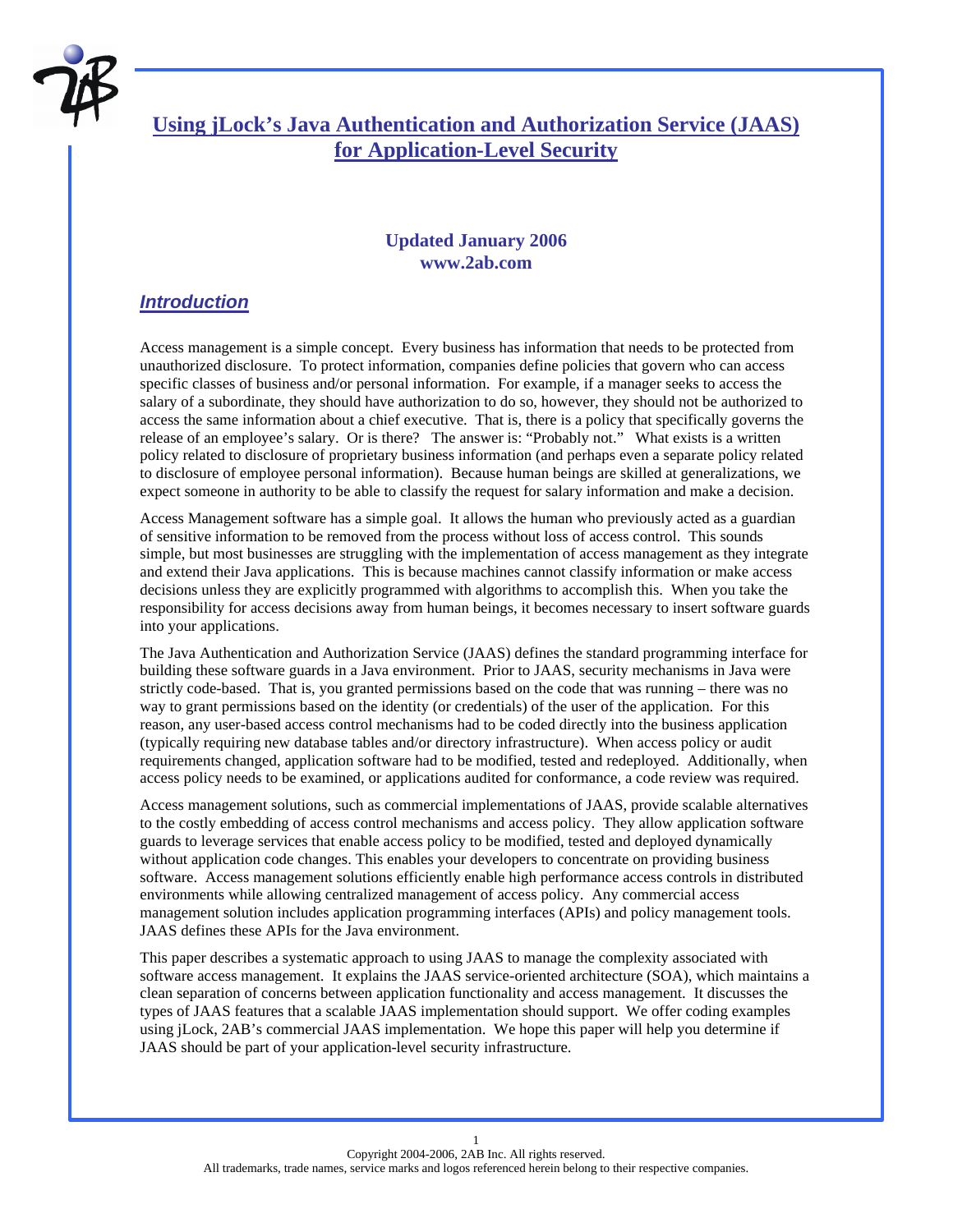

# *Why use the Java Authentication and Authorization Service?*

Application security must address any security-related requirements not provided by the runtime security infrastructure. In the area of access management, any requirement to restrict a) the usage of application features or b) access to business and personal information is part of "application security." There are many excellent overviews of JAAS on Sun's JavaSoft Web site. For that reason, we will assume the reader has some familiarity with the JAAS model, and we will focus on how the JAAS model can be used to provide the fine-grain access control requirements of "application security."

JAAS consists of two parts: Authentication and Authorization.

- Authentication answers the question: "How do I know that you are who you say you are?" The goal of authentication is to securely determine who is executing Java code, regardless of whether or not the code is part of a standalone Java application, a servlet, an applet or an Enterprise Java Bean.
- Authorization answers the question: "Now that I know who you are, how do I know if you are allowed to access the information or application feature that you are requesting?" The goal of authorization is to protect business and personal information and sensitive application features from being used by people who legitimately have access to the application and some subset of its functionality.

There are a number of papers from various sources that focus on how to build an implementation of JAAS. These papers explain in detail the concepts, design center and classes that are used in a JAAS implementation. The classes include LoginContext, LoginModule, CallbackHandler, Subject, Principal, Permission and AccessController. We will discuss those concepts in this paper as they become visible to the Java programmer but will not discuss details of their implementation. This paper will focus on how a Java developer uses a commercial implementation of JAAS. We will also explore how user identity and access policies are managed using jLock's Administrative Tools. All the code samples, build and run scripts shown in this paper are available for download.

# *JAAS Authentication Example*

JAAS Authentication is based on the Pluggable Authentication Module (PAM) architecture. Leveraging an architecture that supports 'plug-ins' for authentication ensures that Java applications can be independent of the underlying authentication mechanism. This has the advantage that new or revised authentication mechanisms can be plugged in without modifying the application code. That is, management of User IDs and Passwords (or other methods of authentication) are removed from the application's concern. For this example, we will leverage the dialog-based User ID and Password authenticator that is supplied with the jLock product.

The first thing you need to do is specify the JAAS implementation that you are using. This is done with a login configuration file. This may be done on the command line when you invoke your application.

java -Djava.security.auth.login.config=jaas\_config.txt …

The **jaas** config.txt file supplied with the example is shown below. It specifies an application name (JaasDemo) and the jLock plug-in class for the LoginModule. There are a number of additional configurable options available, but for this example, we will use the defaults.

/\*\* Login Configuration for the jLock JAAS Demo Applications \*\*/ JaasDemo { com.twoab.jaas.LoginModuleUP required instance="standarddemo"; };

#### **JAAS Login Configuration File (jaas\_config.txt)**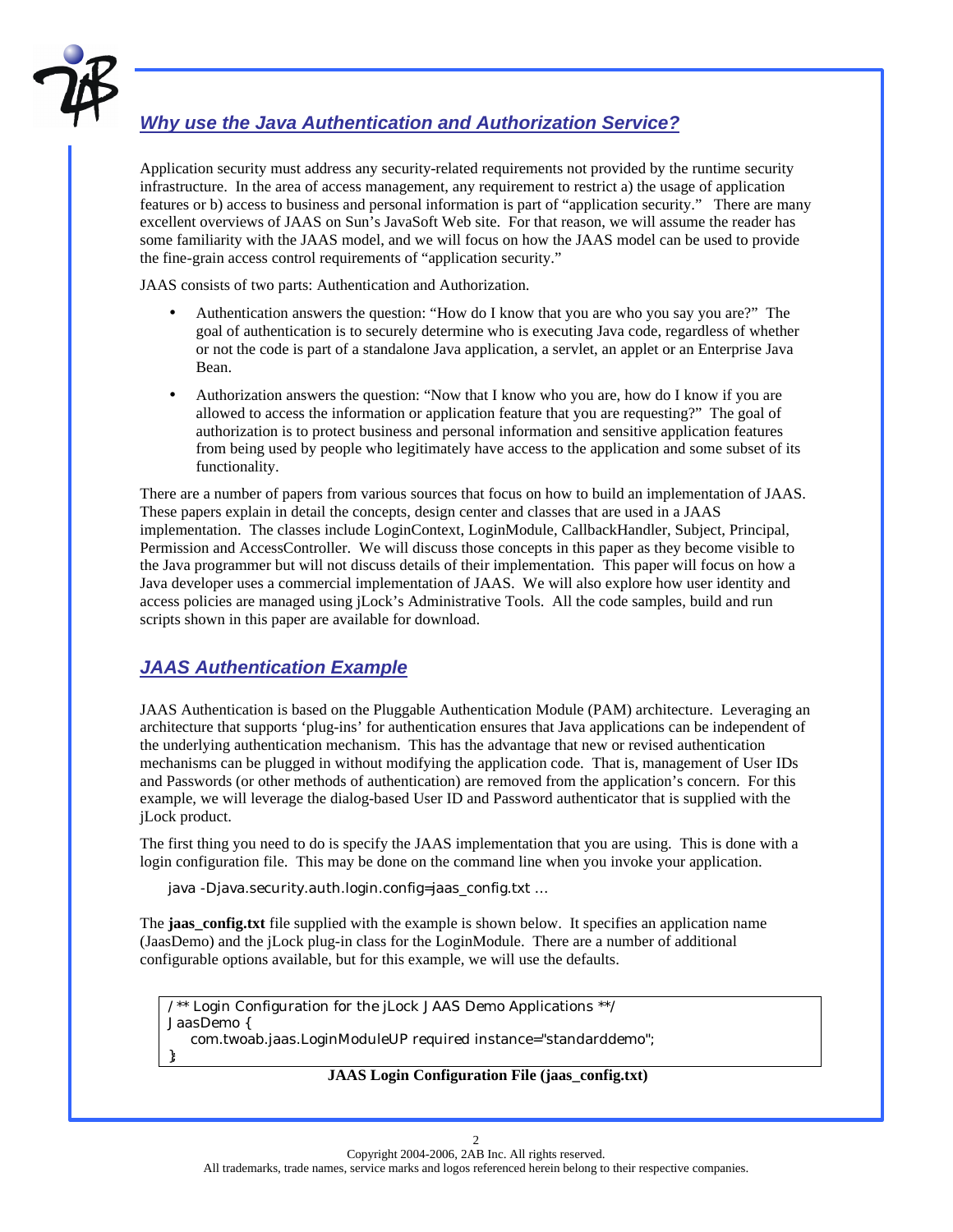

This is the Java code for a class that prints "Hello iLock World" if user authentication succeeds. The two JAAS methods your application needs to invoke to use a JAAS authenticator are shown in **bold** font.

```
import com.twoab.jaas.*;
import java.util.*;
import javax.security.auth.login.*;
import javax.security.auth.*;
public class StandardJAAS {
  public StandardJAAS(String [] args) {
    LoginContext lc = null;
    /** Create a LoginContext object. */
    try {
        lc = new LoginContext("JaasDemo", new DialogCallbackHandlerUP());
    }
    catch (LoginException le) {
      System.out.println("Cannot create LoginContext. " + le.getMessage());
      System.exit(1);
    }
    catch (SecurityException se) {
      System.out.println("Cannot create LoginContext. " + se.getMessage());
      System.exit(-1);
    }
    try {
     lc.login();
    }
    catch (LoginException le) {
     System.out.println("\nAuthentication failed:");
     System.out.println(" " + le.getMessage());
     System.exit(1);
 }
    System.out.println("\nHello iLock World!\n");
                     ……
```
 **JAAS Authentication Code Sample (from StandardJAAS.java)**

That is all the code and configuration you need! When you run the example (run.bat), at the point where the **lc.login()** is called, the following dialog will appear.

| $\frac{d}{dx}$ ID / Password | $\overline{\mathbf{x}}$ |
|------------------------------|-------------------------|
| <b>User ID</b>               |                         |
| idoe                         |                         |
| <b>Password</b>              |                         |
| ******                       |                         |
| OK<br>Cancel                 |                         |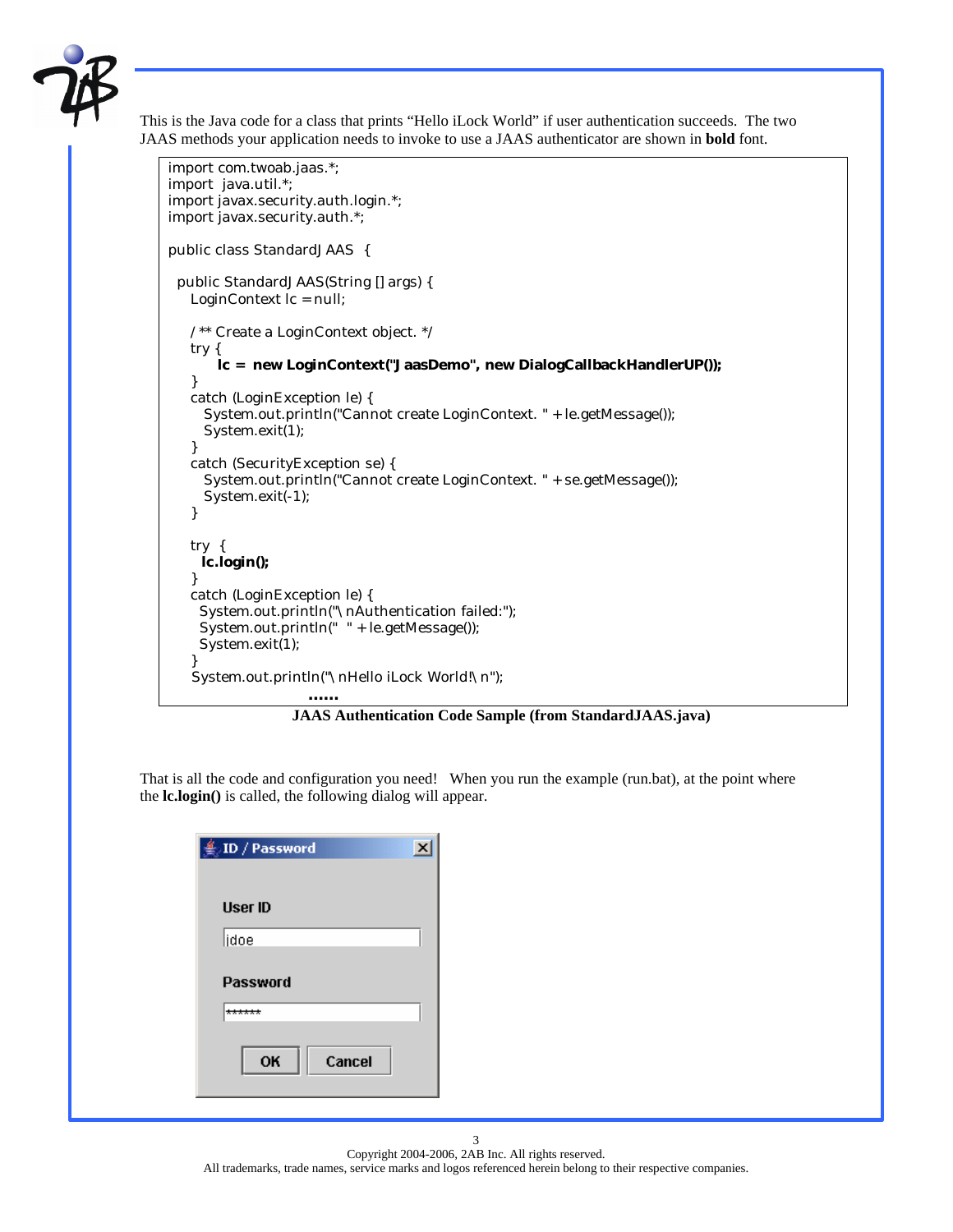

Type in a User ID and Password as shown above and click **OK**. jLock will authenticate the user.

Assuming you typed a valid User ID and Password, the example program results will, as you might expect, look like the following:



 **Authentication Succeeded**

Of course, if you should fail to provide a valid User ID and/or Password, you will see this:

| Command Prompt                                               |  |
|--------------------------------------------------------------|--|
| C:\ilock\demos\jaas\basic>run -d                             |  |
| Authentication failed:<br>Login Failure: all modules ignored |  |
|                                                              |  |

### **Authentication Failed**

## *How the JAAS Authentication Example Works*

The JaasDemo has obviously written no Java code to manage Users or Passwords nor to do the work required to authenticate the user (in this case verify the password). That is the great thing about the JAAS architecture; just "plug in" jLock, and it securely manages all that for you!

When the LoginContext object was constructed:

### **lc = new LoginContext("JaasDemo", new DialogCallbackHandlerUP());**

- The application name (JaasDemo) was specified.
- The associated JaasDemo entry in the config.txt file determined the LoginModule class that the Java Runtime would use (jLock's).
- This LoginModule class understands how to use jLock to authenticate users.
- The login configuration file was specified by the java.security.auth.login.config property.
- The *DialogCallbackHandlerUP* class was provided to the LoginContext. This is a handler supplied with jLock's JAAS implementation. It understands how to obtain the information necessary to authenticate the user (in this case via a Dialog box). *NOTE: JAAS vendors typically supply multiple callback handlers, but you can write your own custom handler if you wish.*

When you requested authentication: **lc.login**(), the DialogCallbackHandlerUP obtained the User ID and Password and supplied it to the LoginModule, which contacted jLock with a request for authentication. jLock ensures that the password is never available in clear text. jLock securely stores and transmits password information.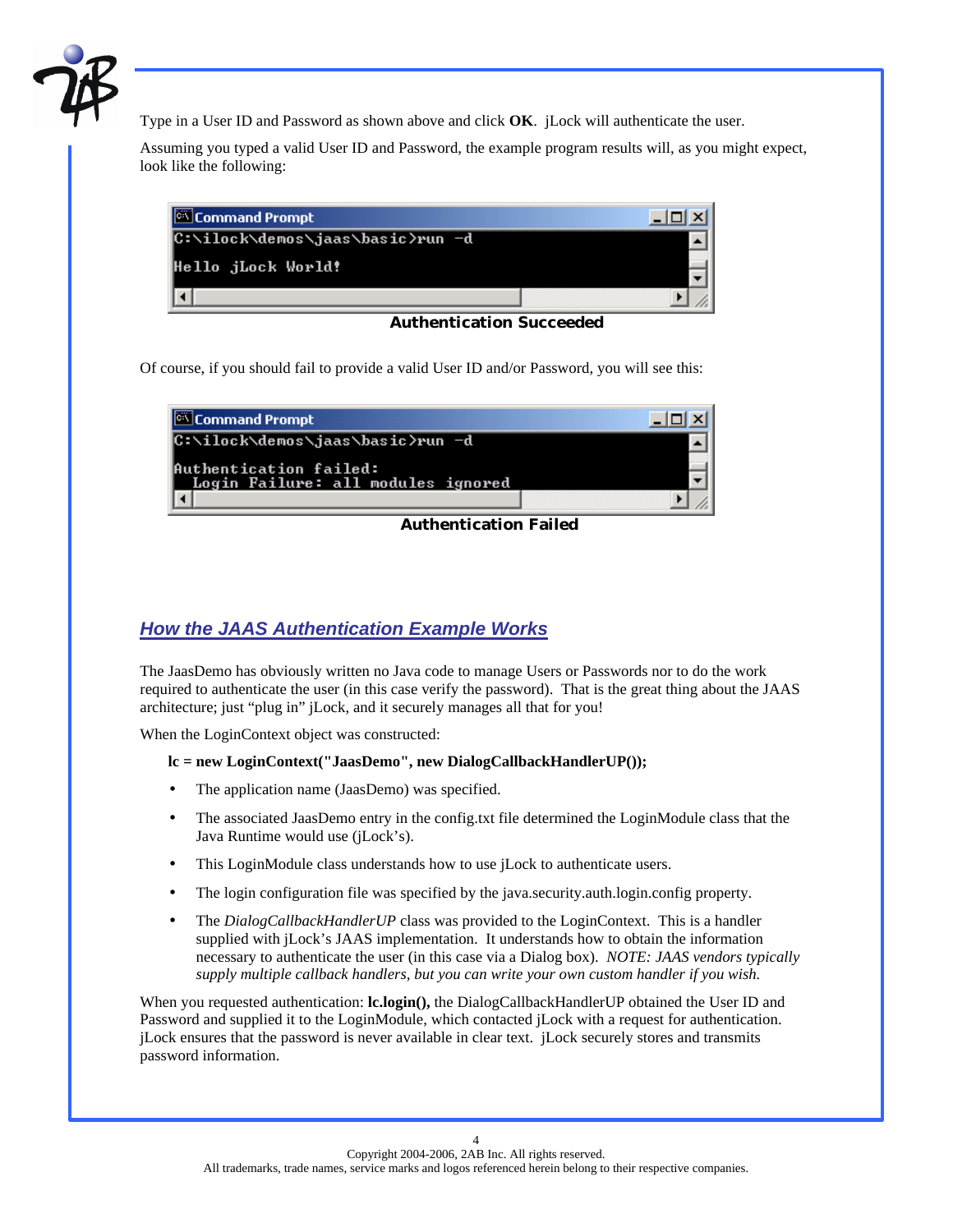

# *Managing Identity Information with jLock*

Before we explore JAAS Authorization, it is important to understand how Identity is managed in jLock.

| <b>John File Administrative Tool</b>            |              |                |                       |  |
|-------------------------------------------------|--------------|----------------|-----------------------|--|
| View Preferences<br>File<br>Help                |              |                |                       |  |
| Users<br>Groups Roles                           | User : jdoe  |                |                       |  |
| d<br>User [2]<br>A [0]<br>Œ                     | Last         | Middle         | First                 |  |
| B[0]<br>Œ                                       | Doe          | X              | John                  |  |
| C[0]<br>ſ.<br>Θ<br>$\mathbf{G}$<br>Θ<br>D[1]    | User ID      |                | Optional Data         |  |
| Θ<br>Doe, John X - jdoe<br>Groups<br>Θ          | idoe         | Reset Password | jdoe@2ab.com          |  |
| <b>R</b> infotech                               | Groups       |                | AvailableGroups       |  |
| Roles<br>Θ<br>employee                          | infotech     | Ф<br>hr        | finance               |  |
| $\Box$ E [0]<br>⊕                               |              |                | marketing             |  |
| F[0]<br>Θ                                       |              |                | operations            |  |
| G[0]<br>匡                                       |              | owner          |                       |  |
| H[0]<br>Θ                                       |              | E)<br>sales    | v                     |  |
| [0]<br>⊕<br>Ó<br>Θ                              | <b>Roles</b> |                | <b>AvailableRoles</b> |  |
| J[1]<br>Θ<br>Jones, Mary A - mjones             | employee     | CFO            |                       |  |
| Groups<br>Θ                                     |              | Ф<br>CTO       |                       |  |
| <b>SB</b> hr                                    |              |                | accountant            |  |
| <b>N</b> Roles<br>Θ                             |              |                | contractor            |  |
| hrexecutive                                     |              |                | hrexecutive           |  |
| $\left\langle \right\rangle$<br>×<br>m          |              | ⇨<br>officer   |                       |  |
| Instance=standard<br>Security Center Connection |              |                |                       |  |

**The Identity Manager View in the Security Center Administrative Tool**

The Identity Manager in jLock allows you to create users and passwords. An administrator using the **Reset**  Password button on the Identity Manager can reset the passwords. Password format requirements can be set using the **Preferences** menu. Additionally, users can be assigned additional security attributes such as Groups and/or Roles by selecting an available group/role and moving it to the assigned groups and roles.

AccessIds, Groups and Roles can be used to create access policies that govern what a user (using jLock) is allowed to do. We will explore that in detail when we cover the JAAS Authorization example.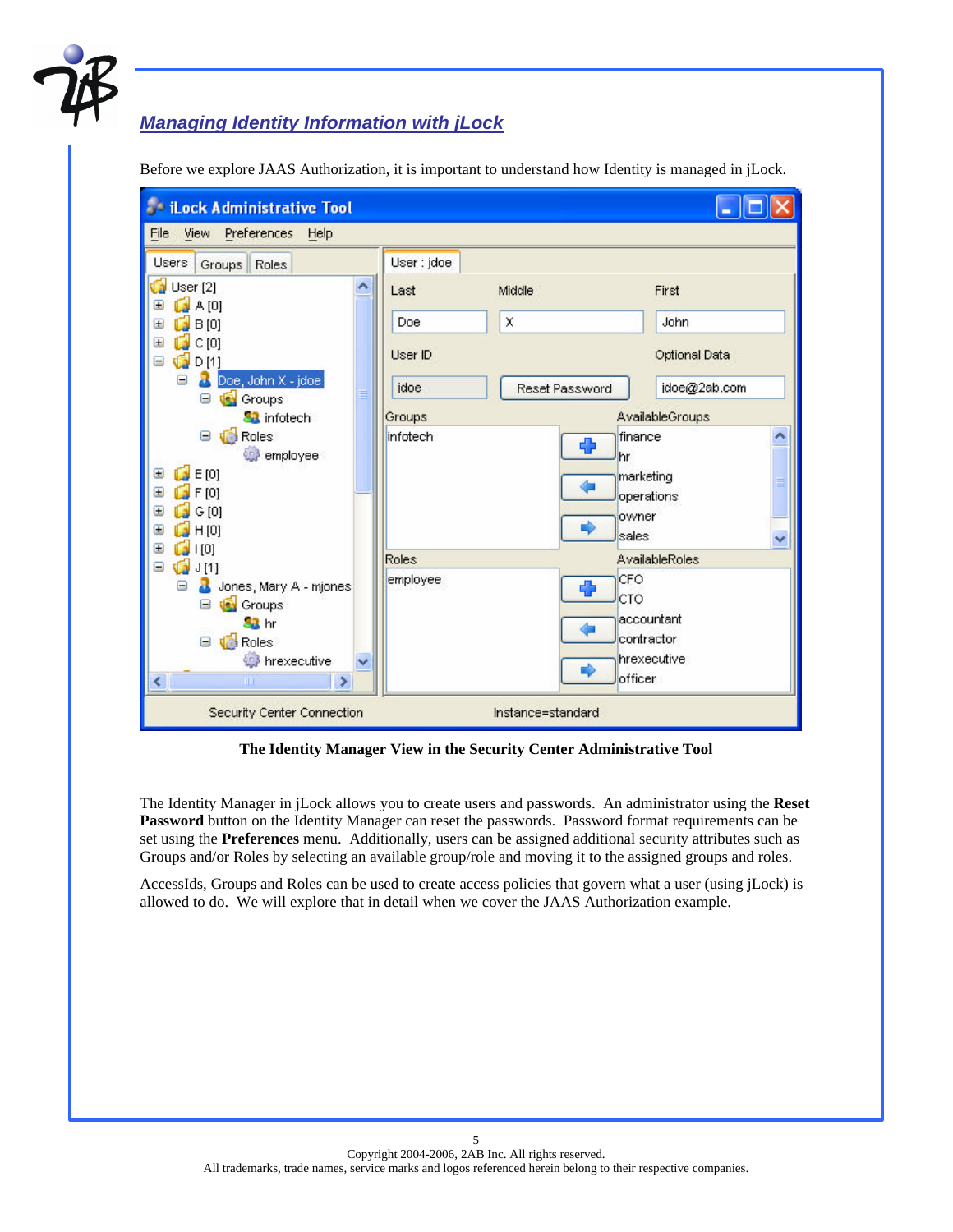

# *JAAS Authorization Model*

The JAAS Authorization model extends the code-centric, Java security architecture that uses a security policy to specify what access is granted to executing code (such as access to files, sockets or specific operations). The extension allows security access policy to be defined based on the credentials associated with the user of the code. Just as a commercial JAAS Authentication may be plugged in, the JAAS Authorization model also allows vendors to offer commercial solutions that offer scalability, management and enhanced support for sophisticated access policy.

To understand the JAAS Authorization model, you must first understand a little more about what happens when you authenticate using JAAS. When the user (*jdoe* in the example above) was authenticated, a **Subject** object was created. A Subject represents the entity that was authenticated – that is, the entity that has been able to prove their identity. A Java **Principal** is a "security attribute" or "credential" that can be associated with one or more Subjects. During the authentication process, the jLock authenticator acquired the credentials of the Subject and associated them with the subject by creating the appropriate Principal objects. A user (i.e. Subject) may always be able to prove their identity, but their credentials (i.e. Principals) may change over time. For this reason, security access policy is defined in terms of the security attributes (or in Java terminology Principals) that are associated with the Subject at the time identity was authenticated. jLock supports three types of Principals: 1) AccessIdPrincipal, 2)RolePrincipal and 3)GroupPrincipal. These map to the UserIds, Groups and Roles shown in the Identity Manager. These are the fundamental building blocks of access policy. In the section above, you can see that the user, John X. Doe, has the following jLock security attributes.

- AccessId: *jdoe*
- Roles: *employee*
- Group: *infotech*

If you add the following code to the example, you can see that the LoginContext allows navigation to a Subject that manages a set of Principals.

```
…… 
          java.util.Set prin_set = lc.getSubject().getPrincipals();
           java.util.Iterator it = prin_set.iterator();
          while (it.hasNext() == true) {
            java.lang.Object obj = it.next();
            if (obj instanceof AccessIdPrincipal) {
             System.out.println("AccessId - " +
               ((AccessIdPrincipal)obj).getName());
 }
            else if (obj instanceof GroupPrincipal) {
             System.out.println("Group - " +
               ((GroupPrincipal)obj).getName());
 }
            else if (obj instanceof RolePrincipal) {
             System.out.println("Role - " +
               ((RolePrincipal)obj).getName());
 }
            else {
             System.out.println("Unknown principal type");
 }
 }
```
 **Code to display the names of the Principals associated with the authenticated Subject**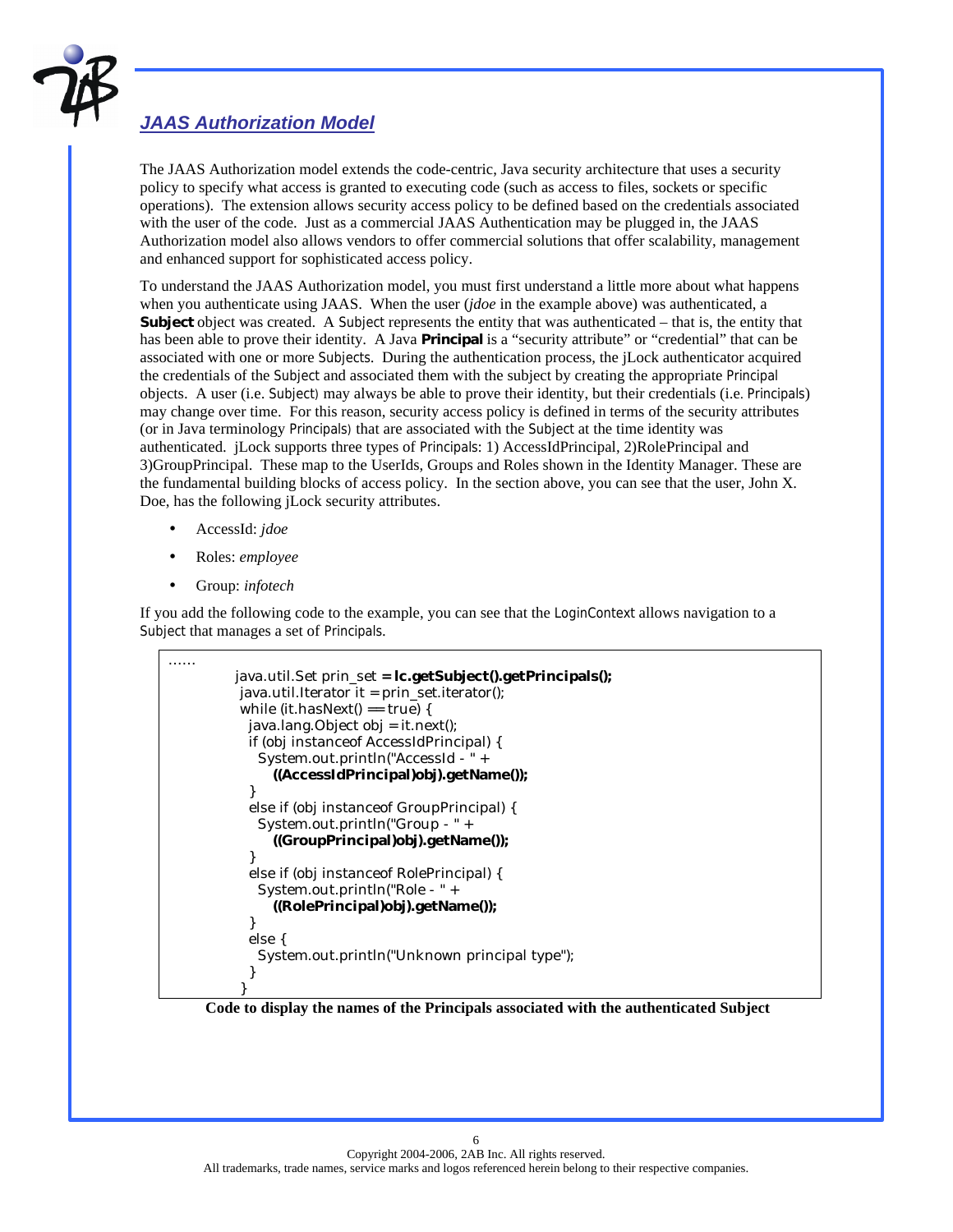

Running with this code, you will see the output below following authentication:

| Command Prompt                                                                                                                          |  |
|-----------------------------------------------------------------------------------------------------------------------------------------|--|
| C:∖ilock\demos\jaas\basic>run —d                                                                                                        |  |
| Hello jLock World!                                                                                                                      |  |
| JAAS Principals:<br>AccessId - AUTHENTICATED<br>$AccessId - PUBLIC$<br>$AccessId - uid:jdoe$<br>$Group - infotech$<br>$Role -$ employee |  |
|                                                                                                                                         |  |

# *JAAS Authorization Example*

At this point, you are ready to use JAAS authorization. Sun's reference implementation requires that grant statements that define access policy be placed in policy files for each user and that the application use the Java Security Manager (in the same way that grant statements and policy files are used for code-centric security). Since it obviously is not practical (or secure) to manage user-based access policy in local, plaintext files for a large user community, JAAS providers such as 2AB offer solutions that allow identity and access policy to be managed separately from the application. Sun's reference implementation also requires that any code that requires user-based access control be placed in a separate class and executed only via Subject.doAs (or doAsPrivileged) methods. That sets the scope of the user-based software guard to the class where the sensitive code is located. jLock does not preclude the use of the do.As operations for access management but does support the insertion of software guards that use the JAAS Principal-based authorization model without the requirement to segment the code into separate classes.

After the user has authenticated, it is still necessary to determine if the user has permission to access Salary information.

 System.out.println("Attempting SpecialAction"); try { **ResourcePermission p = new ResourcePermission("Salary"); AccessController.checkPermission(p);** System.out.println("Access to Salary Info is granted"); } catch (com.twoab.jaas.AccessControlException ace) { System.out.println("Sorry - Access to SalaryInfo is denied"); ace.printStackTrace(); }

 **Code to protect access to the "Salary" code**

It is that simple to add authorization to your application. Notice that while we can certainly run this application with the Java Security Manager installed (adding a few permissions to the java.policy file), this demo does not require the Security Manager to leverage the jLock JAAS features. You simply insert your sensitive code in a try block and check for the appropriate permission before running it. Remember, you are not checking whether the code has access to the resource, you are only checking whether or not the application should provide the resource to the user.

When you run the demo and authenticate using *jdoe* as the User ID, you will see the following dialog showing that John Doe is not allowed to access Salary information: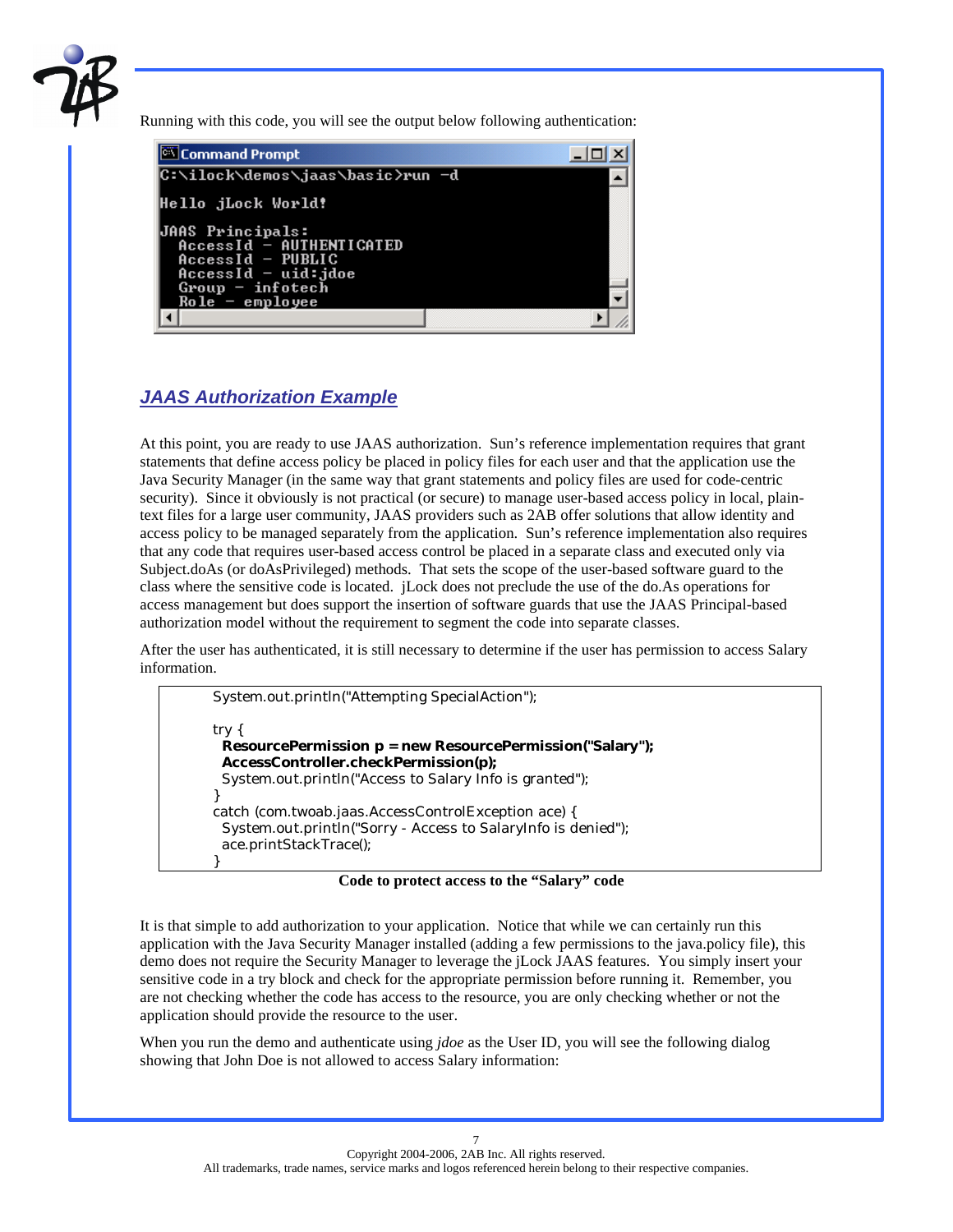

However, if you run the demo and authenticate using *mjones* as the User ID, you will see that Mary Jones is allowed to access Salary information:

| Command Prompt                                                                                                                               |  |
|----------------------------------------------------------------------------------------------------------------------------------------------|--|
| Hello jLock World!                                                                                                                           |  |
| <b>JAAS Principals:</b><br>AccessId - AUTHENTICATED<br>$AccessId$ - PUBLIC<br>AccessId - uid:mjones<br>$Ro1e - h$ rexecutive<br>$Group - hr$ |  |
| Attempting SpecialAction<br>Access to Salary Info is granted                                                                                 |  |
|                                                                                                                                              |  |

## *How the JAAS Authorization Example Worked*

The JaasDemo has obviously written no Java code to assign permissions to a user, manage access policy nor to determine if the user has the required permissions. The access policy is completely hidden from the application. Most people would guess that *mjones* has been granted the Salary permission and *jdoe* has not. That assumption is wrong. Neither AccessID *mjones* nor AccessID *jdoe* is part of the access policy. It is the RolePrincipal *2ab/hrexecutive* or the GroupPrincipal *2ab/hr* that is required to access (view) Salary.

When the jLock AccessController is asked to check a Permission:

#### **ResourcePermission p = new ResourcePermission("Salary"); AccessController.checkPermission(p);**

- The AccessController uses the current Subject (e.g. User) object to extract the Principals (e.g. Security Attributes)
- It then asks jLock to evaluate the policy that protects the Permission (e.g. Resource) to determine if someone with these Principals (e.g. Security Attributes) should be granted access.
- The AccessController returns if access should be allowed and throws an exception if access should be denied.

NOTE: All of the tools for creating and managing the access policy are provided by jLock. The jLock architecture supports dynamic policy updates that take effect immediately, so applications do not need to be restarted when access policies change. jLock also supports remote policy administration.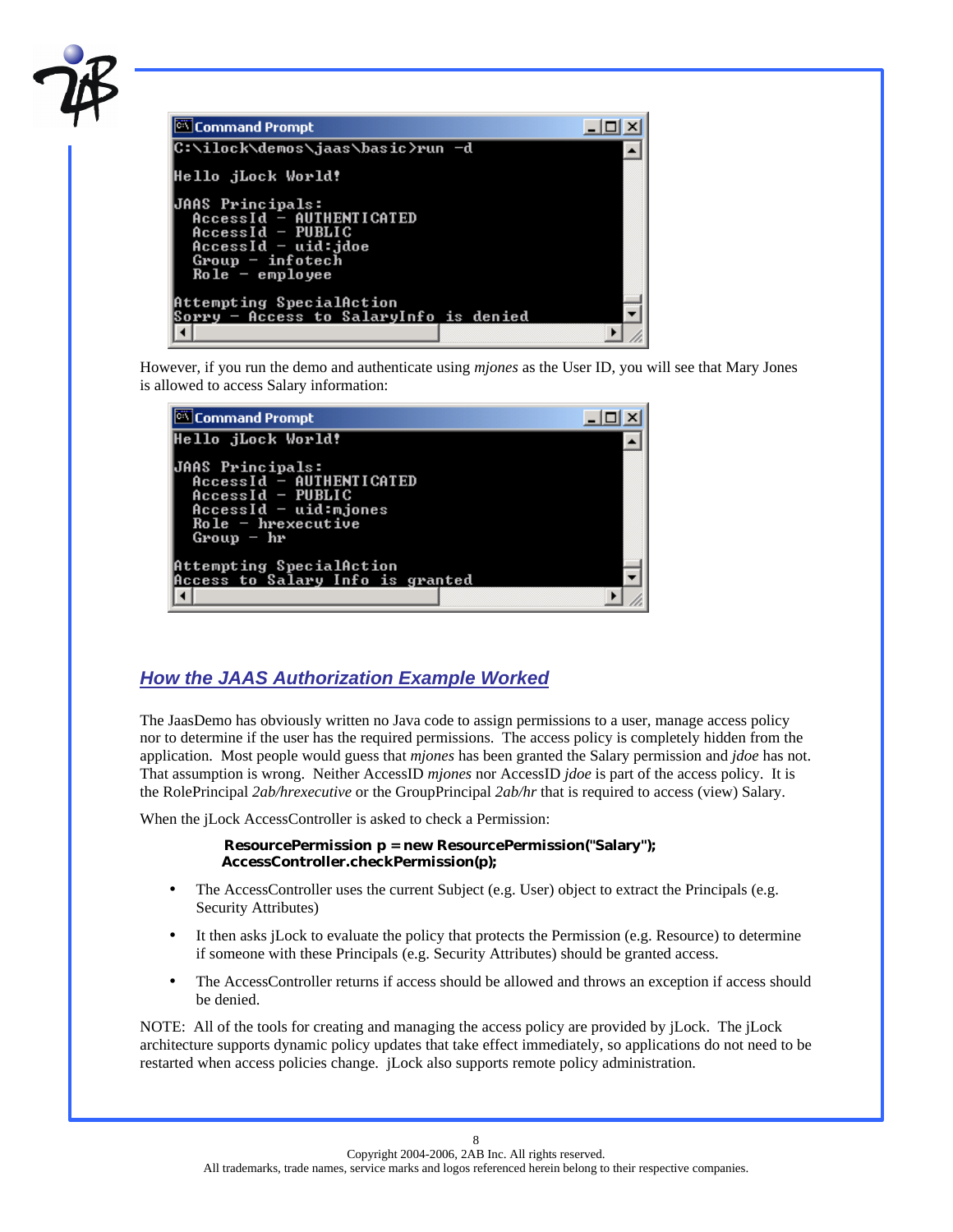

## *Managing Access Policy with jLock*

Now let's look at how access policy is managed in jLock.

You have already seen how security attributes within the jLock Security Center are associated with a user using the administrative tools. These attributes are represented as JAAS Principals. Because jLock supports many different access policy models - including, but not limited to access control lists (ACLs) and role-based access control (RBAC), there is some terminology mapping that needs to be explained. A Permission (as defined by JAAS) is represented as a Resource to the jLock Security Center. Therefore, the jLock Security Center Resource editor is used to create a JAAS Permission.

The "Salary" Resource Permission looks like the following:

| iLock Administrative Tool                                                                                                       |                                                                         |                                                                |
|---------------------------------------------------------------------------------------------------------------------------------|-------------------------------------------------------------------------|----------------------------------------------------------------|
| View Preferences Help<br>File                                                                                                   |                                                                         |                                                                |
| Web Resources C/C++ Resources<br>Jaas Resources<br>Corba Resources                                                              | Operation : access                                                      | Users for Operation : access                                   |
| Resources<br>Pricing<br>access - Allow List<br>update - Allow List<br>Salary<br>Θ<br>access - Allow List<br>update - Allow List | Deny All<br>Allow All<br>Deny List<br>Allow List<br>Required Attributes | Entitlement Rules: 0<br>Time Constraints:                      |
|                                                                                                                                 | AllowedUsers                                                            | AvailableUsers<br>Doe, John X - jdoe<br>Jones, Mary A - mjones |
|                                                                                                                                 | <b>AllowedGroups</b>                                                    | AvailableGroups                                                |
|                                                                                                                                 | hr<br>lowner                                                            | $\frac{1}{2}$<br>finance<br>infotech<br>marketing              |
|                                                                                                                                 | <b>AllowedRoles</b>                                                     | AvailableRoles                                                 |
|                                                                                                                                 | accountant<br>hrexecutive                                               | CFO<br>CTO<br>contractor                                       |
| Security Center Connection                                                                                                      |                                                                         | Instance=standard                                              |

 **Defining Access Policy for the Salary (JAAS Permission) Resource** 

This access policy states that in order to have permission to "access" Salary, the user is required to be in the Group *hr*, or have the Role *hrexecutive* or the Role *owner*. By associating this policy with the "Salary" Resource (jLock permission), any person with one of these attributes is allowed to access Salary. If the Role *hr* is removed from *mjones*, Mary Jones will no longer have access. If this role is added to *jdoe*, John Doe will have access. We will leave this as an exercise for the interested reader. Note that there is another operation named "update" associated with Salary. The AccessController.checkpermission() also allows the user to specify an operation or action (access is the default). In this way, different rules can be created for different actions on application resources.

Access Policy can be very simple or quite sophisticated. Once it has been determined that applications require access management features, they typically begin with very simple access control policy based on